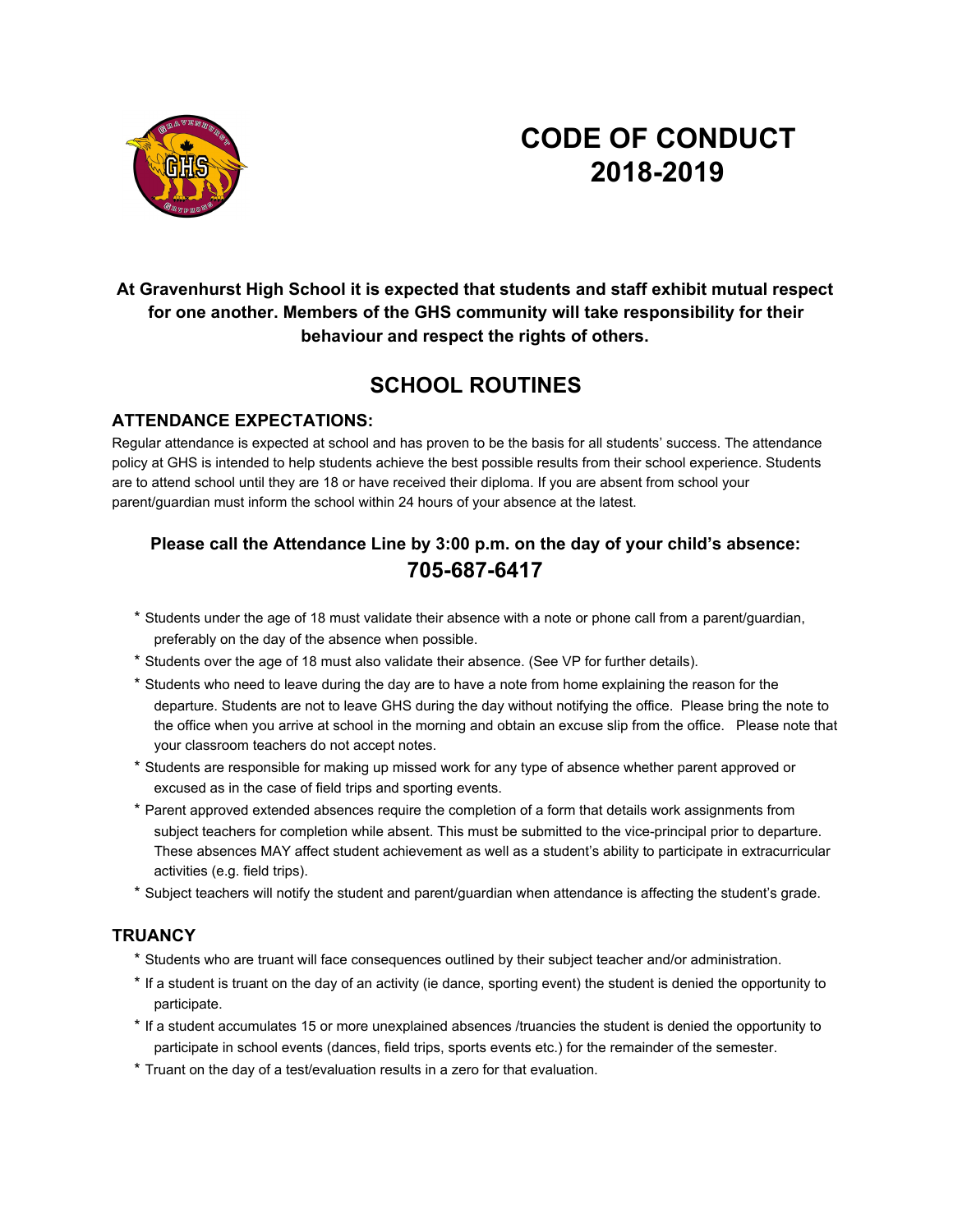#### **LATE TO CLASS**

- \* First late the student will be required to make up the minutes either between classes, at lunch or after school with the teacher. The student will be cautioned by teacher.
- \* Second late will be treated the same as the first.
- \* Third late will be treated the same as the first. Teacher calls home to notify parents.
- \* Fourth, fifth, sixth late, etc. student assigned an office detention.

#### **SUSPENSIONS**

- \* If a student is suspended (1 or more days) the student may be denied the opportunity to participate in all co-curricular events for the next 20 school days (1 calendar month).
- \* If a student is suspended for drug or alcohol related issues the student may be denied the opportunity to participate in all co-curricular events for the next 40 school days (2 calendar months). A restorative circle may be offered to students in lieu of a co-curricular suspension.
- \* A second suspension for drug or alcohol related issues will result in the loss of all co-curricular opportunities for the remainder of the school year.
- \* A third suspension for drug or alcohol related issues will result in the loss of all co-curricular opportunities for the remainder of the student's career at GHS.

#### **DRESS CODE**

Students in the Trillium Lakelands District School Board are expected to dress in a manner which indicates a respect for the purpose of education. Specifically at Gravenhurst High School:

- \* Hats and hoods are to be removed upon entry to Gravenhurst High School. Exceptions will be made on the basis of cultural and/or religious beliefs.
- \* Students must wear clothing that is not revealing (i.e. clothing must adequately cover the chest area, all aspects of the buttocks (both top and bottom), the midriff area and rib cage).
- \* All tops need to have straps which cannot be transparent.
- \* Offensive language and/or graphics on clothing, backpacks, jewellery or on one's body are not acceptable. (For example: racial slurs, alcohol/drug promotion, sexual innuendos, gang or gang related paraphernalia, etc.)
- \* Refrain from wearing or displaying clothing or other items that promote or perpetuate stereotypes, biases and/or false generalizations about individuals, cultures or traditions.

#### **CONDUCT IN THE BUILDING**

- \* Food, candy and beverages (with the exception of water) are to be consumed only in the cafeteria. Open food and drinks are not permitted in the hallways or classrooms.
- \* GHS is a hand-holding school only. Students should only engage in appropriate displays of friendship and affection. Be courteous to those around you!
- \* Students who have a scheduled spare should spend their time in a positive and productive manner. This time may be spent in the library, cafeteria, academic resource room, guidance (with permission) or other approved learning space.
- \* Students must not sit in the halls or in the stairwells. Unimpeded, safe passage is a fire regulation and a courtesy to others in the school.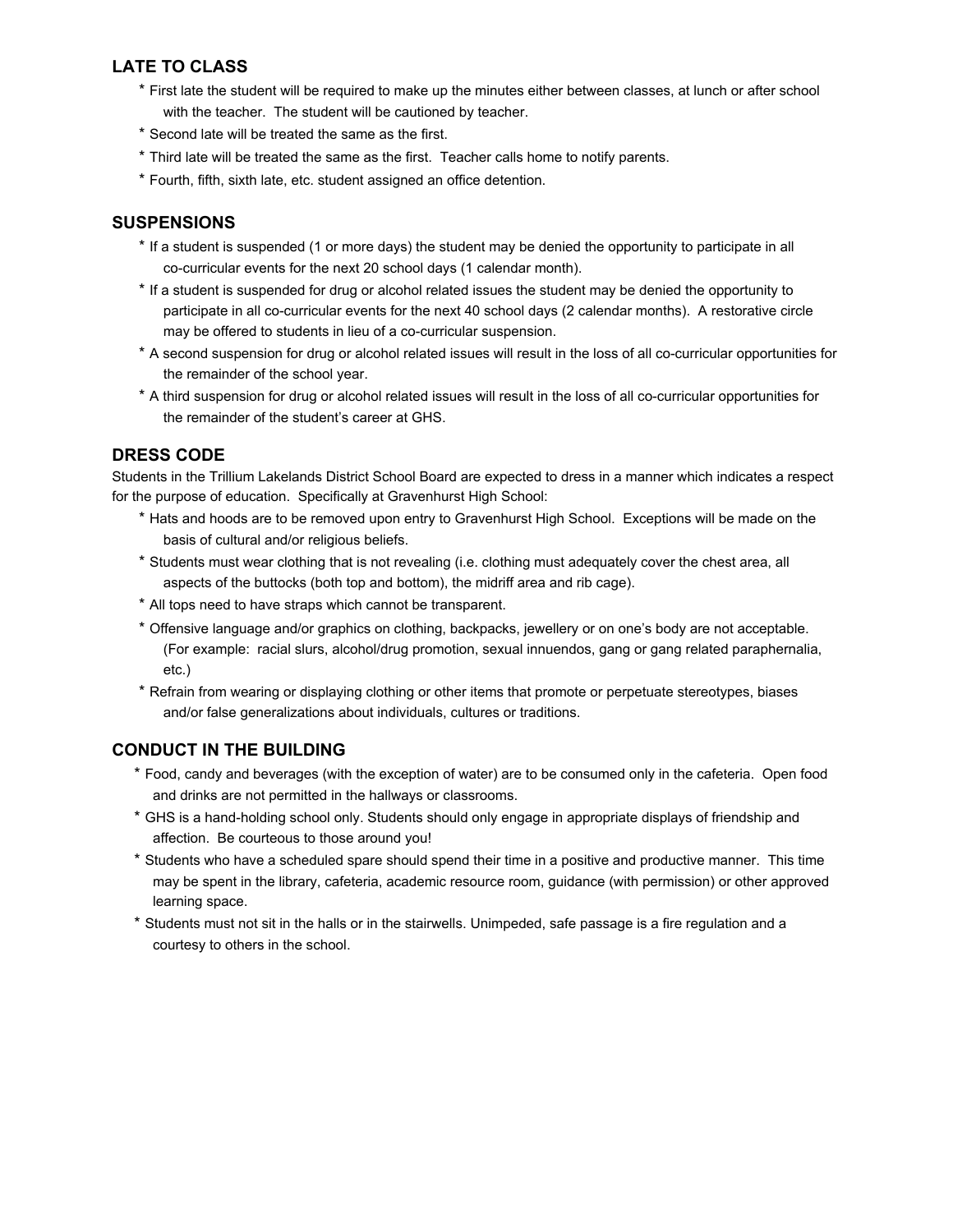#### **SCHOOL EQUIPMENT**

Students are to show respect for school property and are responsible for loss or damage to school property including books and equipment. Lockers are the property of the TLDSB and their use by students is a privilege, not a right. The school issued lock is a Dudley lock (which is the recommended lock). All locks however must have the combination and serial number registered with the GHS office. Lockers may be searched at any time by the administration of the school. Inappropriate or offensive material is not allowed for display on/inside lockers. Any items displayed inside a locker must be attached by a magnet – i.e. no tape, stickers, decals etc.

#### **PLAGIARISM**

An important part of the secondary school experience is the writing of essays and research papers. Information or ideas taken from another source must be properly acknowledged; failure to do so is plagiarism or literary **theft.** Plagiarism is a serious offense. Individual subject teachers will outline the desired format to be used for referencing material as well as the consequences for ignoring this requirement (which may result in a zero on the assignment.)

#### **SMOKING**

Smoking is not permitted on school property or in bus loading zones (as marked by signs). \*As per the Ministry of Education, vaping is considered smoking.

#### **PERSONAL DEVICES (Cell phones, iPODs, MP3, Pagers, Blackberries, digital cameras, etc.)**

- \* Students are permitted to use personal devices in the guidance office, library (if you are on a spare) cafeteria and the hallways during all breaks.
- \* Cell phones cannot be used to send or receive text messages or calls during class time in classrooms and the library, the ARR, or main office.
- \* Students must have the teacher's approval to use their personal devices for educational purposes (calculator, calendar, computer, MP3 player).
- \* Use of a personal device as a camera or as a recording device on school property or within the confines of GHS, is strictly forbidden unless specifically directed by a staff member to do so.

Misuse of a Personal Device will result in:

1<sup>st</sup> Offence: Teacher will caution student.

 $2<sup>nd</sup>$  Offense: Teacher will request the phone and return it at the end of class OR the student will bring the phone to the office. The phone will be held until the end of the day.

3<sup>rd</sup> Offence: Student immediately referred to VP. Phone will be held until the end of the day.

#### **COMPUTER/TECHNOLOGY USE AT GHS**

#### **(See TLDSB policy BU – 3036 - AP** )

GHS is committed to providing access to the Internet in order to enrich educational opportunities. In this regard, the TLDSB Wide Area Network (WAN) may be used for educational purposes only. Users must observe standards of courtesy and behaviour consistent with the practices and policies of TLDSB when sending or publishing messages or other information on the Internet. Students are to use their assigned logins and are to protect that login. No beverages or food are to be near computer stations.

#### **SCHOOL ACTIVITIES OFF CAMPUS OR AFTER REGULAR SCHOOL HOURS**

School activities outside the school and/or after regular school hours are regarded as an extension of the school day. If you are a bus student your school day begins at the bus stop close to your home until you are off the bus stop and on your way home. The expectation for behaviour will therefore be governed by this Code of Conduct.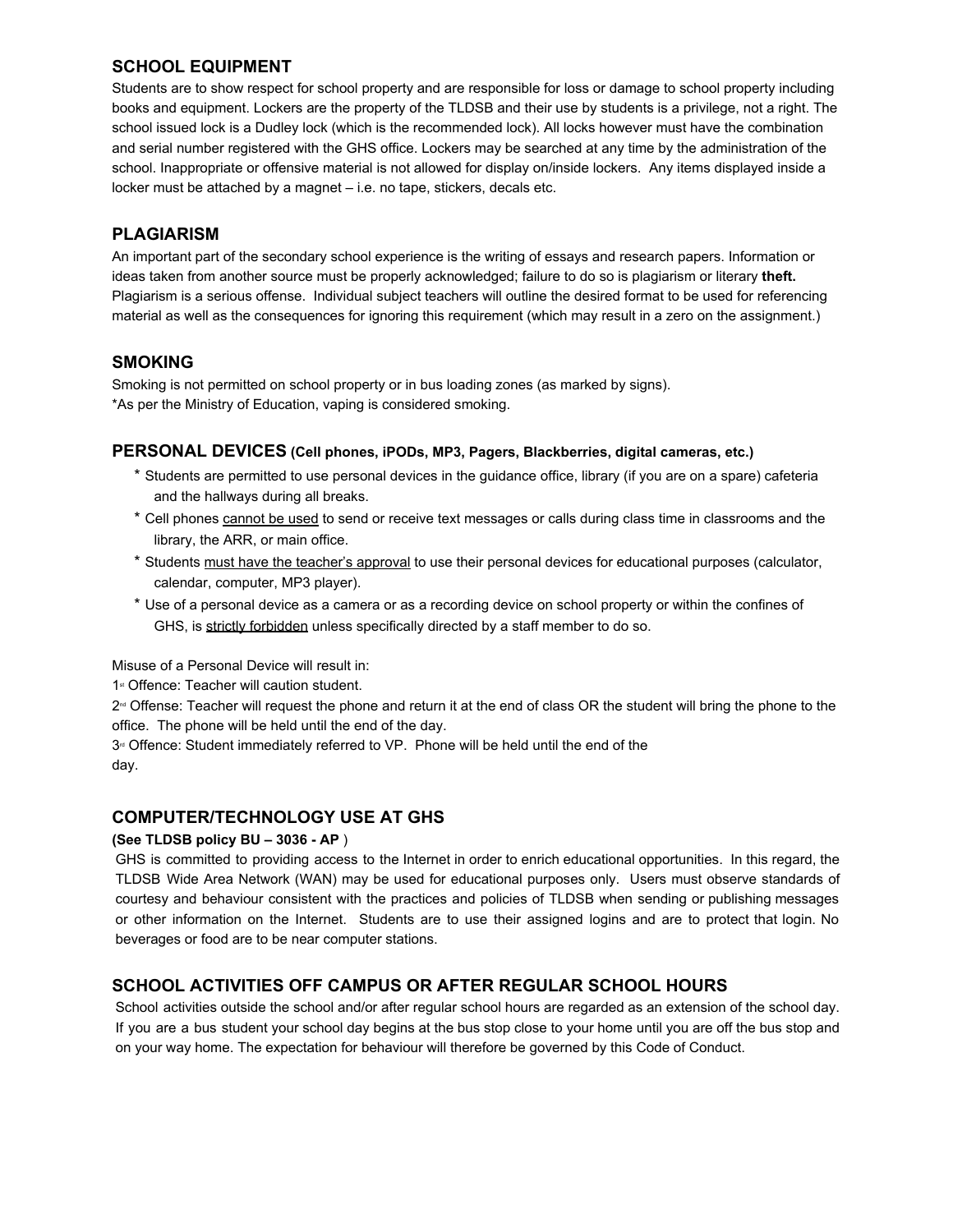# **TLDSB EXPECTATIONS**

#### **STUDENTS ARE TO:**

- \* come to school prepared, on time, and ready to learn;
- \* attend classes punctually and regularly;
- \* be diligent in attempting to master such studies as are part of the program in which the student is enrolled;
- \* show respect for himself or herself, for others, and for those in authority;
- \* refrain from bringing anything to school that may compromise the safety of others;
- \* follow the established rules and take responsibility for his or her own actions;
- \* accept such discipline as would be exercised by a kind and judicious parent;
- \* adhere to the TLDSB Information and Communication Technology Acceptable Use Policy (BU-3035 and BU-3036);
- \* use cellular phones and electronic devices only in times and locations as determined by school policy;
- \* turn off cell phones (including camera, MP3, or other accessories) or other personal handheld devices, and keep them appropriately stored during class times;
- \* show respect for school property, returning borrowed items in timely fashion and reimbursing school for replacement costs;
- \* be personally responsible for their own devices and any activity and content on those devices or the internet accessed by their passwords;
- \* be accountable for the content of any memory storage devices (i.e. USB memory sticks) and use them with the knowledge that staff has a right to request to see the content;
- \* alert a staff member if they have knowledge of harmful or harassment types of behaviours targeting any of their classmates via the use of electronic devices or internet sites;
- \* be accountable for off-school property behaviour using internet sites or electronic devices which have a negative impact on the school environment. (TLDSB Policy OP-6021)

# **SAFETY**

#### **ALL MEMBERS OF THE SCHOOL COMMUNITY MUST NOT:**

- \* engage in bullying behaviours;
- \* commit sexual assault;
- \* traffic weapons or illegal or restricted drugs;
- \* give alcohol or illegal or restricted drugs to a minor;
- \* commit robbery;
- \* be in possession of any weapon, including firearms, knives or any other weapon;
- \* use any object to threaten or intimidate another person;
- \* cause injury to any person with an object intentionally or recklessly;
- \* be in possession of, or be under the influence of, or provide others with alcohol or illegal drugs;
- \* inflict or encourage others to inflict bodily harm on another person;
- \* engage in hate propaganda and other forms of behaviour motivated by hate or bias;
- \* commit an act of vandalism that causes damage to school property or to property located on the premises of the school;
- \* create a disturbance in a school or on school property which interrupts or disquiets the proceedings of the school or class or otherwise disrupts the operation of a school or the learning environment.
- \* engage in any behaviour that would be considered as conduct injurious to the moral tone of the school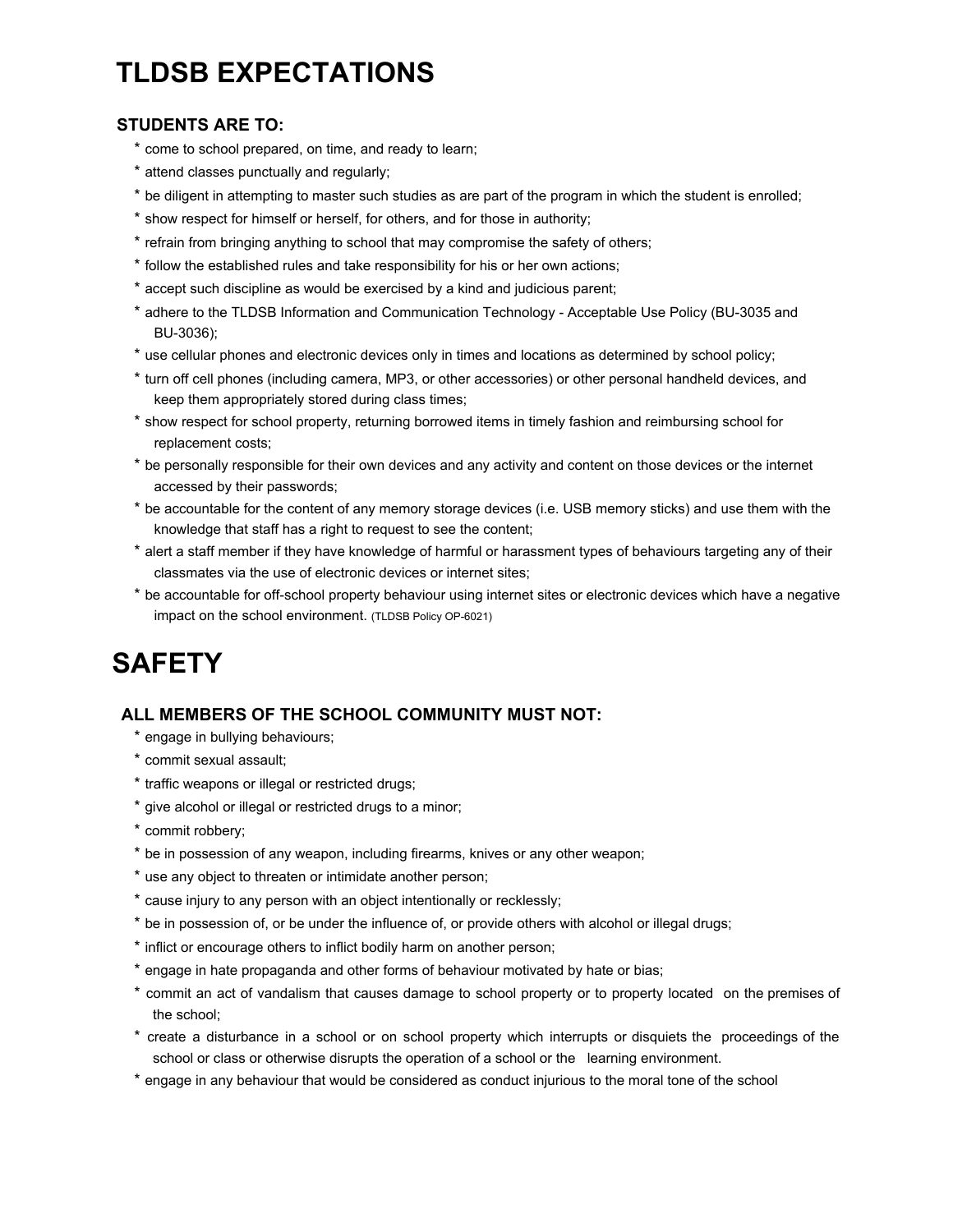# **RESPECT, CIVILITY, AND RESPONSIBLE CITIZENSHIP**

#### **ALL STUDENTS AND SCHOOL COMMUNITY MEMBERS MUST:**

- \* respect and comply with all applicable federal, provincial, and municipal laws;
- \* demonstrate honesty and integrity;
- \* respect differences in people, their ideas, and their opinions;
- \* treat one another with dignity and respect at all times, and especially when there is disagreement;
- \* respect and treat others fairly, regardless of, for example, race, ancestry, place of origin, colour, ethnic origin, citizenship, religion, gender, sexual orientation, age, or disability; respect the rights of others;
- \* show proper care and regard for school property and the property of others;
- \* take appropriate measures to help those in need;
- \* seek assistance from a member of the school staff, if necessary, to resolve conflict peacefully;
- \* respect all members of the school community, especially persons in positions of authority;
- \* respect the needs of others to work in an environment that is conducive to learning and teaching;
- \* not swear at a teacher or at another person in a position of authority.

# **PROGRESSIVE DISCIPLINE**

TLDSB supports the use of progressive discipline, an approach that makes use of a continuum of interventions, supports, and consequences, building on strategies that promote positive behaviour. The range of interventions, supports, and consequences used by GHS will be clear and developmentally appropriate, and will include learning opportunities for pupils in order to reinforce positive behaviours and help students make good choices.

#### **AN ARRAY OF PROGRESSIVE INTERVENTIONS MAY INCLUDE:**

- \* detentions;
- \* withdrawal of privileges;
- \* withdrawal from class;
- \* meeting with the pupil's parent(s)/guardian(s), pupil and principal;
- \* referral to a community agency for anger management or substance abuse, counselling/intervention;
- \* restitution for damages;
- \* restorative practices;
- \* support circle with staff/student/admin;
- \* transfer with support.

### **THE INFRACTIONS FOR WHICH A SUSPENSION MAY BE CONSIDERED BY THE PRINCIPAL INCLUDE:**

- \* uttering a threat to inflict serious bodily harm on another person;
- \* possessing alcohol or restricted drugs;
- \* being under the influence of alcohol;
- \* swearing at a teacher or at another person in a position of authority;
- \* committing an act of vandalism that causes extensive damage to school property at the pupil's school or to property located on the premises of the pupil's school;

\* bullying;

\* any act considered by the principal to be injurious to the moral tone of the school;